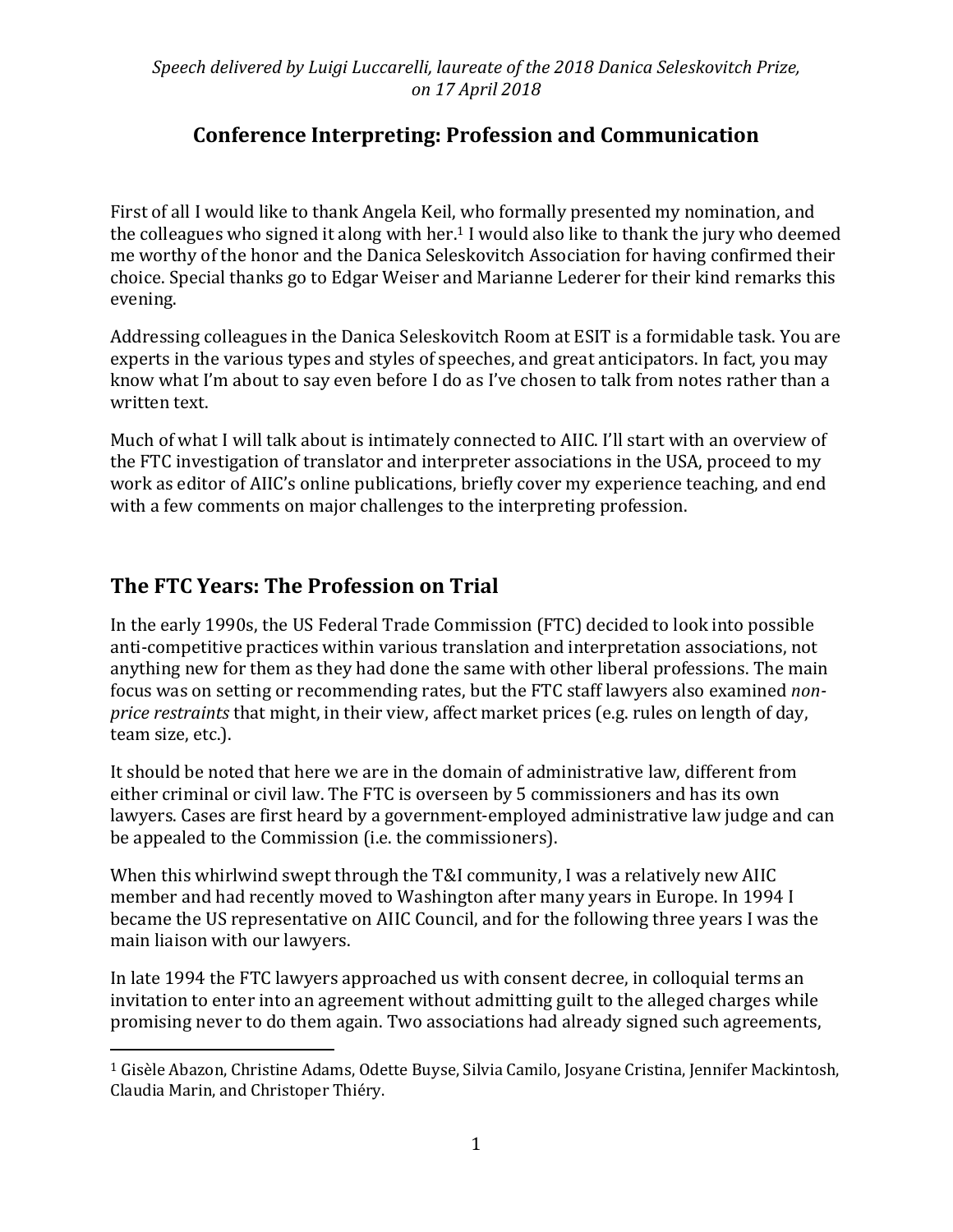### *Speech delivered by Luigi Luccarelli, laureate of the 2018 Danica Seleskovitch Prize, on 17 April 2018*

and it seems likely the lawyers expected us to do the same. AIIC's response was that although it had not published rates for some time before the investigation began, it would be willing to sign an agreement on them … but wanted all provisions on working conditions removed.

Why? Because we felt that said conditions were justifiable on grounds of quality service, long-term interpreter health, and provision of helpful market information. Moreover, we maintained that said conditions did not affect the market price for interpreters, and if anything, had pro-competitive effects (e.g. through more information and market diversity).

They refused our offer and thus began a long process of litigation. The discovery phase was long and arduous. Eventually, the administrative law judge ruled against us and we appealed to the Commission. That hearing occurred in October 1996. We had an expert witness to address matters regarding market power in our sector, and the head of AIIC's Research Committee, Barbara Moser, to underline our arguments on quality and health. I was called to testify on timelines and other general matters.

The final decision was announced in February 1997. The provisions on price, which we had offered to accept from the beginning, stood. But all mention of working conditions were deleted. As the Opinion of the Commission states: "the record in this case is virtually devoid of evidence of anticompetitive effects flowing from the non-price restraints." If anything, the FTC lawyers ended up getting less than they would have gotten by accepting our initial offer.

In addition, we proposed that the order state that our agreements with international organizations were excepted from the order in whole, and submitted a text to that effect. Said text was included verbatim as Section V of the final order, making clear that present and future collective agreements are acceptable under US competition law.

Early on I knew that I couldn't always act as a neutral reporter. AIIC is an association of individual membership and I (the individual) wanted AIIC to fight. But as Council member for the USA and liaison with our attorneys, I also knew that I had to provide comprehensive information in an objective fashion. From the start I separated said information from my personal stance, labeling the latter as such in documents and meetings.

There was disagreement within AIIC. Some members thought that ignoring the matter and cutting off the US region, if it came to that, was a viable option. Others believed that one just didn't fight the FTC. The US region itself was ready for battle; whenever votes were taken (and there were many) only 1 or 2 "noes" would be recorded. And in an AIIC Extraordinary Assembly convened in Luxembourg to decide how AIIC would respond, a vote to continue our defense of proper working conditions won by a 3-to-1 margin. Credit should be given to then-President Malick Sy, who expertly managed the matter, the governing Bureau, and all members who stood up to voice their opinions.

To bring this section to a close, it should be emphasized that AIIC acted in accordance with the genuine role of a professional body, namely to establish the norms by which the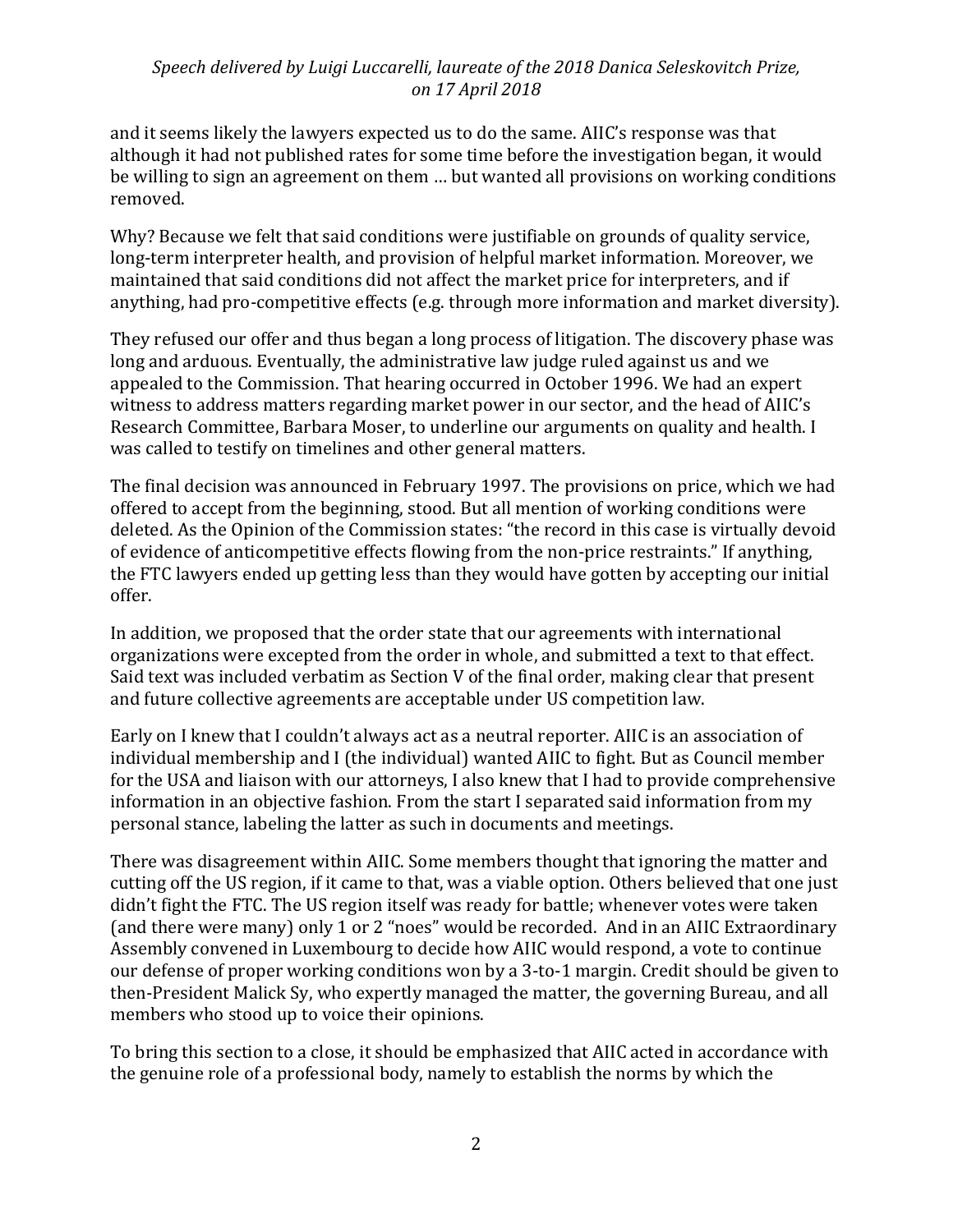### *Speech delivered by Luigi Luccarelli, laureate of the 2018 Danica Seleskovitch Prize, on 17 April 2018*

profession is practiced. In today's gig economy, those norms and values are again facing challenges … but more on that later.

## **AIIC Communications: Opening the Doors**

Following the period I describe above, AIIC began to look beyond its traditional borders. On the one hand, we had united around an issue and felt strong; on the other the world around us was changing. Within AIIC we structured work around major projects, such as VEGA, initiated by Silvia Camilo, which reached out to students and interpreters starting out in the profession; Multilingualism, coordinated by Michel Lesseigne, which looked to Eastern Europe and other parts of the world, and several others.

In 1997 Council appointed a working group to assess AIIC communications policy and identify future needs. The results spurred a significant shift towards broad-based communication efforts, especially efforts to raise AIIC's visibility. The group recommended that the focus be on projecting AIIC as **"open, representative, expert and professional – an indispensable reference point"**. The nascent AIIC website was identified as the main medium for doing so.

AIIC opened its first website thanks to Vincent Buck, who designed it on a volunteer basis. A bit later he also suggested that AIIC institute a webzine to turn over content and attract more viewers. The initial team was composed of Vincent, Silke Gebhard, Jean-Pierre Allain and myself. A year or so later I was asked to coordinate the group and eventually to act as Editor-in-Chief, a post I have held up to the present.

The decision to publish an online webzine – *Communicate!* – proved to be a good one. First of all, it was defined as a *curated* publication *sponsored by AIIC* featuring articles on interpreting and related fields. The editor was given broad leeway in regard to what was published, and the focus was on reaching out to a broad community of interests. *Communicate!* was never meant to be an AIIC mouthpiece, as a disclaimer makes clear: "Articles published in this section reflect the views of the author(s) and should not be taken to represent the official position of AIIC."

That was a bold step and one that I believe served the association well. A diversity of subject matter and views have had a positive effect. Opinion pieces, reviews, research papers, interviews and general reporting covered a broad spectrum – practical aspects of interpreting, history, ethics, training, professionalism, multilingualism, etc. Articles have been widely cited in the literature on interpretation. (More recently we have begun to offer a shortened issue in PDF format, some of which have been distributed here tonight.)

In the near future I will be stepping down; 20 years at the helm seem enough. I do hope, however, that *Communicate!* will live on as the "multilingual webzine that records the voice of interpreters on the conference circuit," reaching out to future interpreters, linguists of all stripes, researchers, clients, and all people interested in the language professions.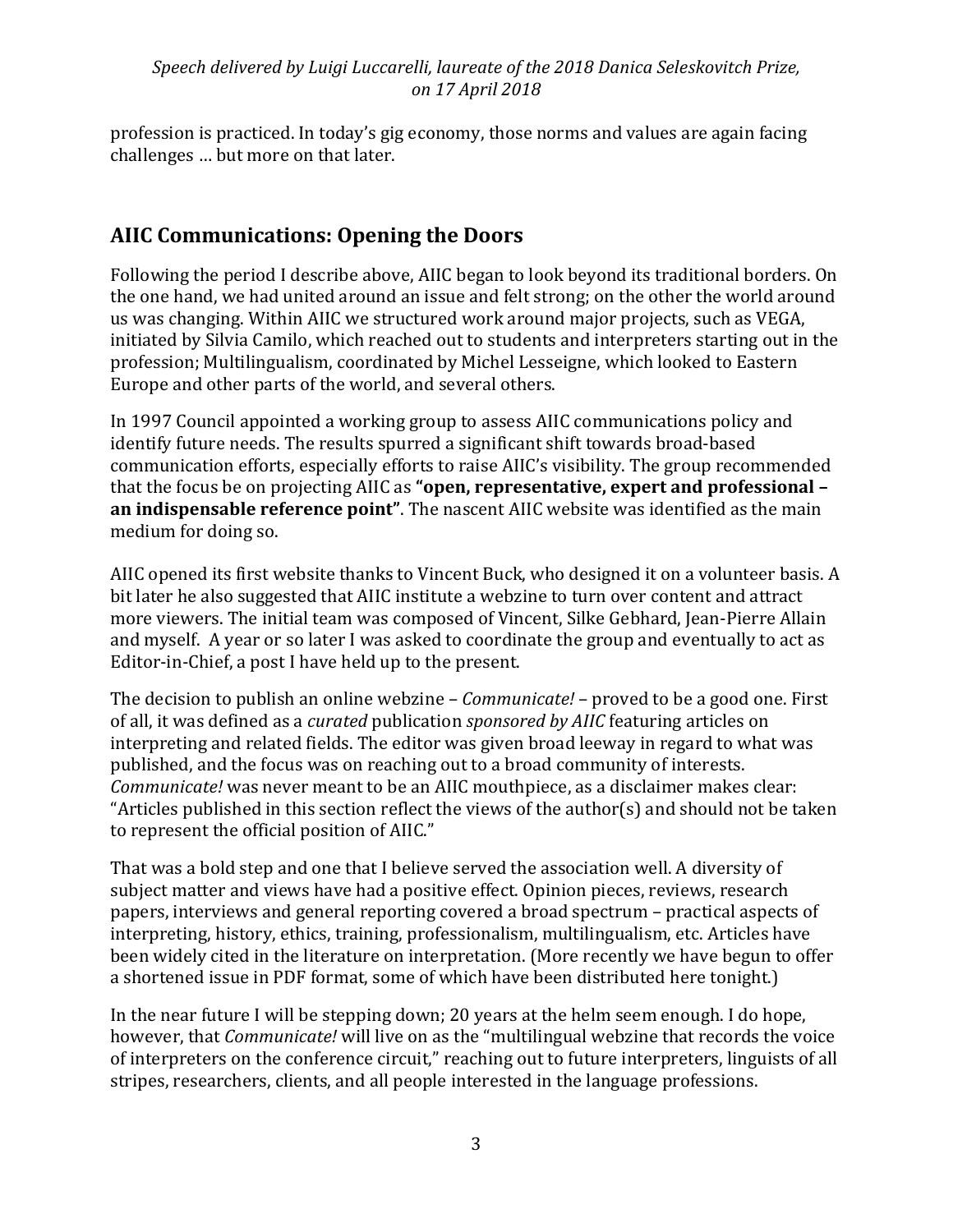# **The Craft of Teaching**

I love the classroom and have taught off and on throughout my career. If I had to choose just one class to teach, it would be introduction to consecutive interpretation – so much begins there.

When I studied I don't recall anyone stressing the role of preparation. We might know that next week the general subject would be 'economics', but no precise information would be given. This "dealing with the unexpected" approach helped in ways at the start of my career, but not when I was hired for a conference on die-casting. Fortunately there was a trade fair that began a few days before that meeting, and I got a quick lesson on how one can spend more time preparing than actually interpreting!

In 2005 I enrolled in the University of Geneva's post-graduate program on teaching interpreting, and wrote my research paper on preparation and its role in the classroom. And from then on out, I searched for ways to bring it into the learning process as early as possible.

This takes us to another of my interests – improvisation (aka *thinking on your feet*). When we add preparation to being asked to improvise (speak off the cuff, tell a story, imitate a speaker, etc.), we have something akin to an improvisation on a melody.

The classroom is a place where all present, teacher included, are learning how to learn. In our field, general knowledge, analytical thinking and grasp of a speaker's intent are of utmost import. A undergraduate education that strengthen those intellectual abilities will serve would-be interpreters well, and help them get the most out of a post-graduate conference interpreting program.

# **Challenges**

### *De-professionalization*

In an increasingly corporatized world, liberal professions are losing standing and experiencing an erosion of autonomy. Having never been fully professionalized, the fields of interpretation and translation feel this evolution most poignantly. Nonetheless, efforts to professionalize must continue (e.g. by promoting proper working conditions, undertaking further research, cooperating across sectors, etc.). And de-professionalization being an international phenomenon, we should not allow ourselves to be balkanized into eversmaller entities.

Language professionals facilitate and optimize *communication* – an abstraction, not a commodity that can be measured and sold in units. We must work together to put that message across, and fight together when a fight is called for. To do that we need strong professional associations working across geographical and professional borders.